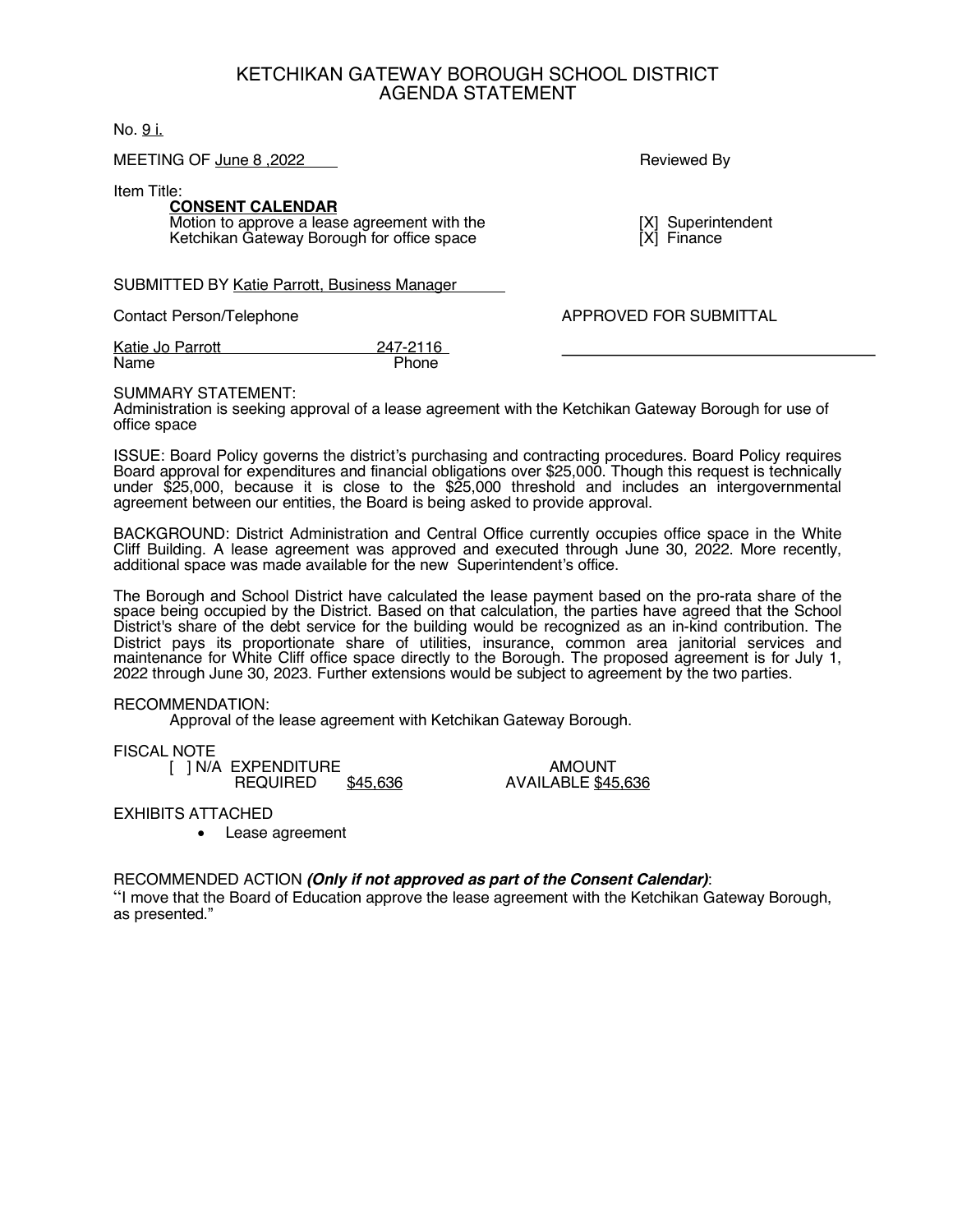#### **AMENDMENT NO. 2 LEASE AGREEMENT**

THIS AMENDMENT (the "Lease Amendment") is made and entered into this \_ day of \_\_\_\_\_\_\_\_, 2022 by and between the KETCHIKAN GATEWAY BOROUGH, a general law municipality, whose address is 1900 First Ave., Suite 210, Ketchikan, AK, 99901 (hereinafter called the "Landlord"), and Ketchikan Gateway Borough School District whose address is 333 Schoenbar Road, Ketchikan, AK 99901 (hereinafter called the "Tenant"). Landlord and Tenant may be referred to as a "Party" or Parties" in this Lease Agreement and **IT IS HEREBY AGREED AS FOLLOWS**:

The parties have a lease in effect dated August 26, 2020 which affords Tenant office space on the second and third floor of the White Cliff Building at 1900 First Avenue, Ketchikan, Alaska which is effective through the end of Borough Fiscal Year 2023. This lease and any amendment thereto, is referenced as Borough Document No. 20-051.

The parties wish to extend the lease now in effect and modify said lease as set forth below. Terms contained in the lease dated August 26, 2020 and not amended herein shall continue in full force and effect.

The following sections are hereby modified:

#### **1. Defined Terms**

The following terms shall have the meanings specified in this section, unless otherwise specifically provided. Other terms may be defined in other parts of the Lease.

| Premises: | That portion of the Building that will be leased by the Tenant.<br>The Premises consists of offices 223, 223A, 224, 314, and 319<br>approximately 3,348 square feet of Rentable Space consisting<br>of portions of the building as shown on the Floor Plan(s)<br>attached as Exhibit "A-Amended". |
|-----------|---------------------------------------------------------------------------------------------------------------------------------------------------------------------------------------------------------------------------------------------------------------------------------------------------|
| Term:     | Commencing upon the Commencement Date and expiring<br>on June 30, 2023 continuing on a year-to-year basis unless<br>terminated by the parties in accordance with the terms set<br>forth in Section 20.                                                                                            |
|           | Commencement Date: The Commencement Date shall be the date upon which<br>revised rent amount first starts to accrue and is July 1, 2022.                                                                                                                                                          |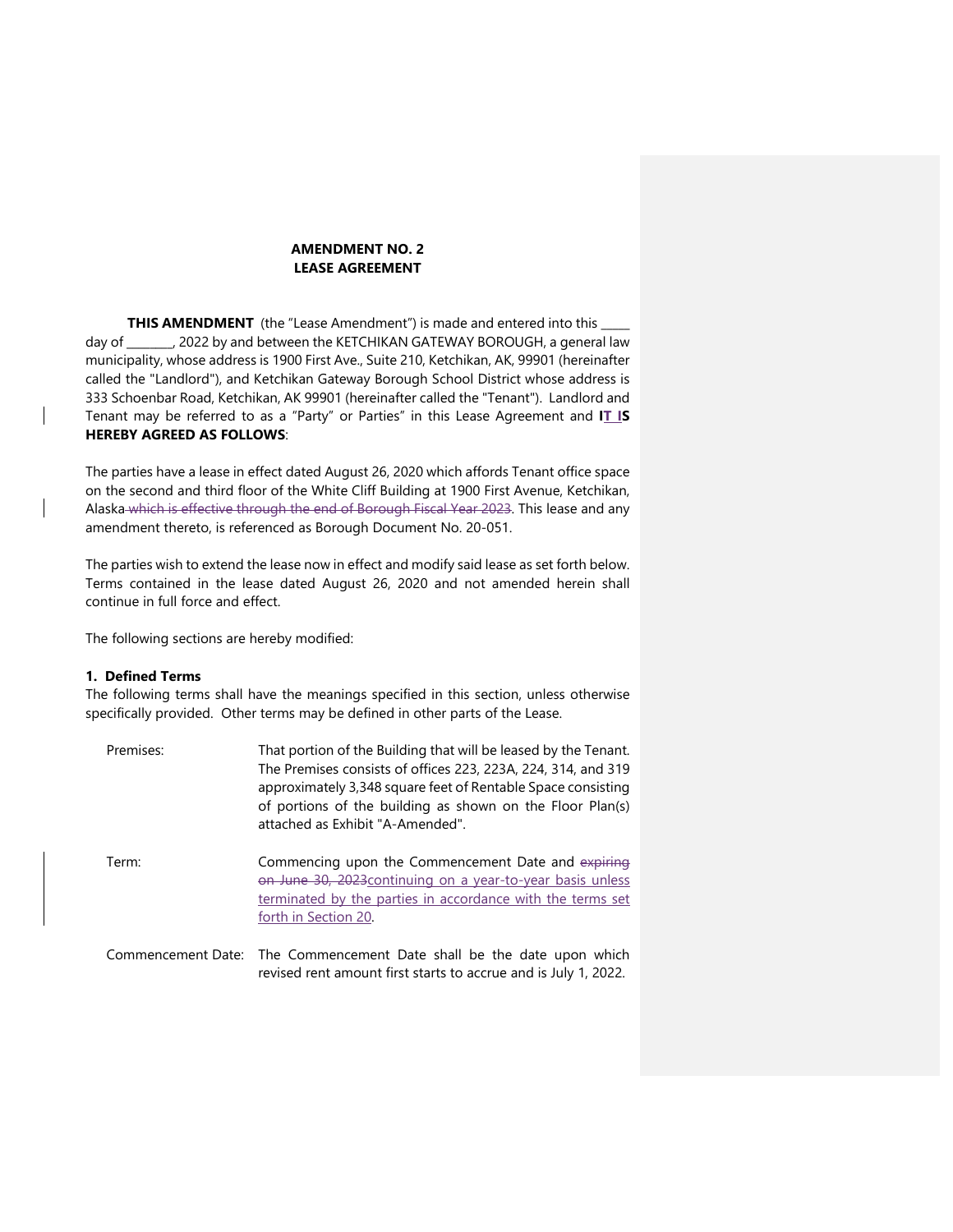Base Rent: The Tenant shall pay monthly rent of \$3,803, or \$45,636 annually.

> For future years, Base Rent is calculated as a pro-rata share of the operating costs of the White Cliff building using the same formula as allocations for Borough Departments, with the exception that Bond Debt or COP payments and daily building security for common spaces shall be excluded from the School District's share.

> Rent shall include bBase rent per square foot of exclusive space, which rate includes the proportionate cost of common space including janitorial and supplies for common areas, insurance, routine maintenance to common areas and similar expenses; and the following utilities: water, sewer, garbage pick-up, electricity, and heat; and nightly and meeting security services. The tenant shall be responsible for daily security and all janitorial and other services such as security within exclusive use spaces, and any utilities not named in the original lease dated August 26, 2020, and any property taxes on their possessory interest, as applicable.

> For budgetary purposes, the Landlord shall inform the Tenant of any increase in the lease ratebase rent for the following fiscal year no later than the last day of February. Increases in the base lease raterent shall not to exceed 5% annually.

Exhibits: Exhibit A-Amended: Revised Tenant Leased Spaces

## **2**. **Leasehold Defined**

2.1 a. is hereby modified to ADD Suite 319.

b. The non-exclusive use of the Common Space of the Building as depicted on Exhibit "A-Amended".

#### **3. Term of the Lease and Renewal**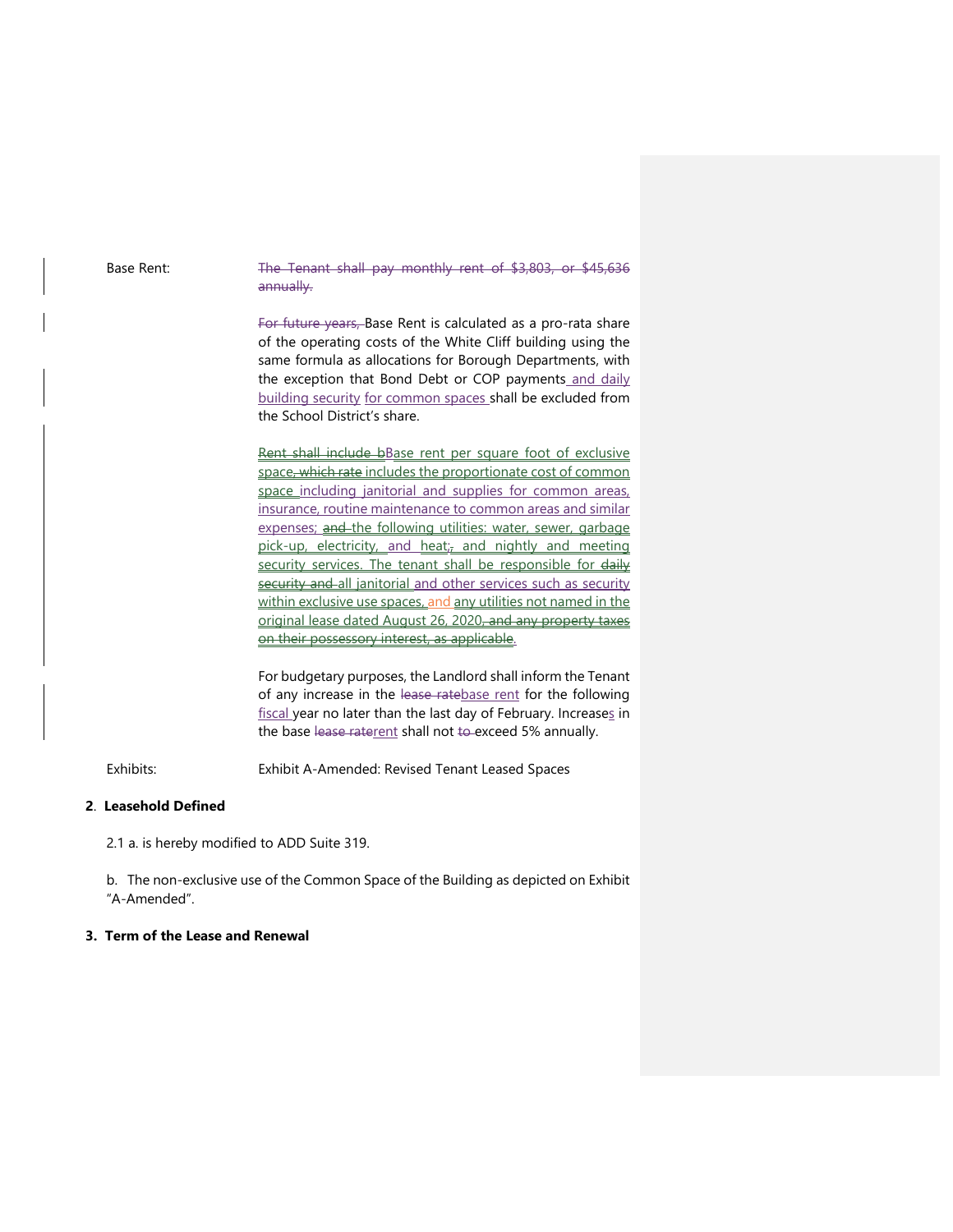3.2 Term: The Lease shall expire on June 30, 2023. This lease shall automatically renew for recurring one-year terms, unless terminated by the parties in accordance with the terms set forth in Section 20.

 $\overline{\phantom{a}}$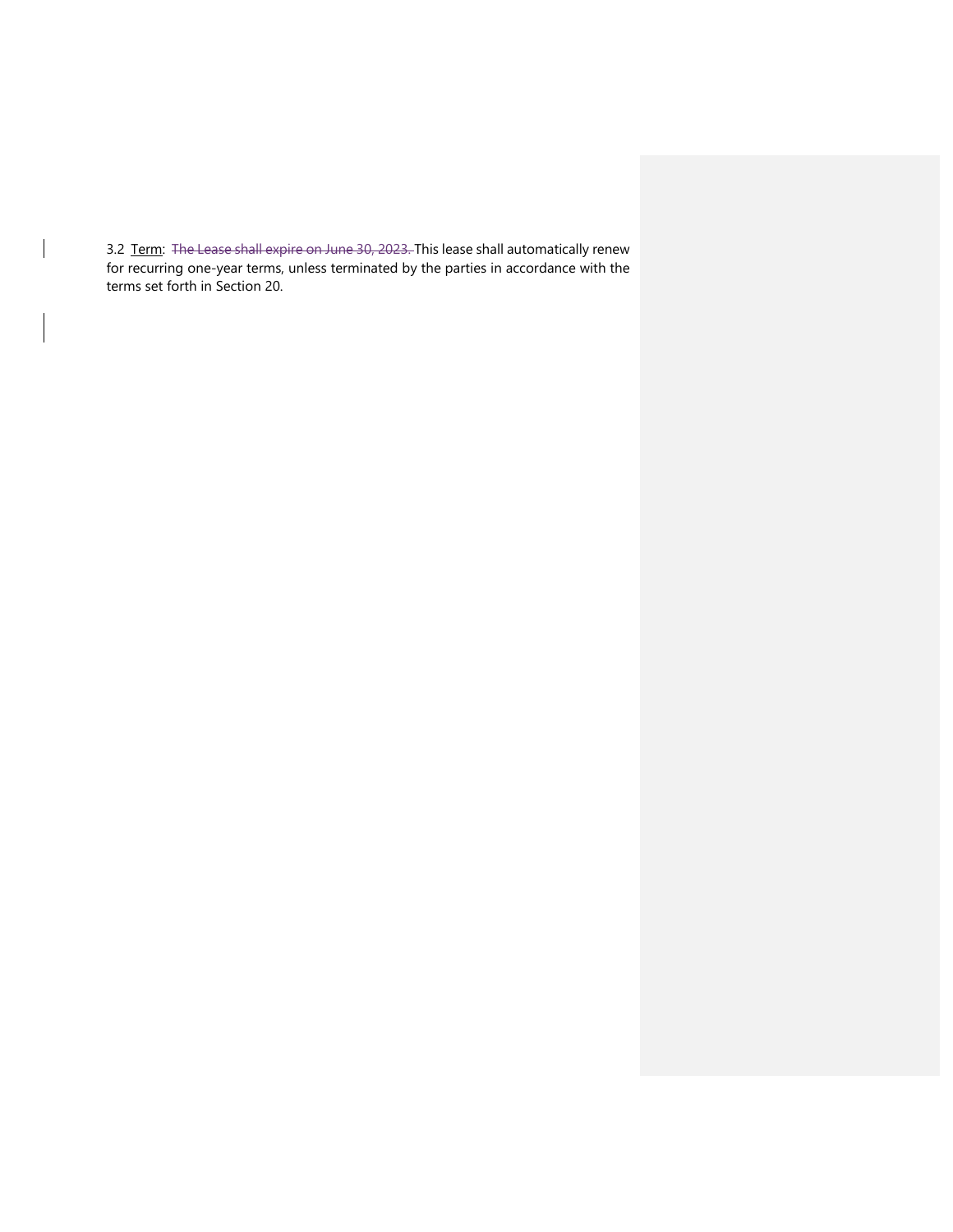#### **4. Rental Rates**

4.1 Base Rent: In accordance with Section 2.1 above, Tenant shall pay Base Rent of \$3,803, or \$45,636 annually.

Rent shall include base rent per square foot of exclusive space, which rate includes the proportionate cost of common space and the following utilities: water, sewer, garbage pick-up, electricity, heat, and nightly and meeting security services. The tenant shall be responsible for daily security and all janitorial within exclusive use spaces, any utilities not named in the original lease dated August 26, 2020, and any property taxes on their possessory interest, as applicable.

#### **7. Expenses**

7.1 Landlord's Expenses: Landlord shall pay liability insurance for the building and Landlord owned contents (but excluding liability for Tenant owned property), liability insurance; major maintenance and repairs; and bond debt or certificates of participation payment. Major maintenance is defined as projects costing \$5,000 or more which extend the useful life of a common area amenity such as parking lot repaving or entry door renovation or remodels.

**Formatted:** Font: Not Bold

**Formatted:** Indent: Left: 0.31"

**Formatted:** Font: Not Bold **Formatted:** Indent: Left: 0"

#### **20. Termination**

This agreement may be terminated:

- a. By either party at any time for failure of the other party to comply with the terms and conditions of this agreement;
- b. By either party upon 120 days prior written notice to the other party; or
- c. Upon mutual written agreement by both parties.

#### **<< END OF AMENDMENTS>>**

All remaining terms and conditions remain in effect. Except as specifically amended herein, all terms, conditions and provisions of said original agreement (Borough Document No. 20-051) shall remain in full force and effect.